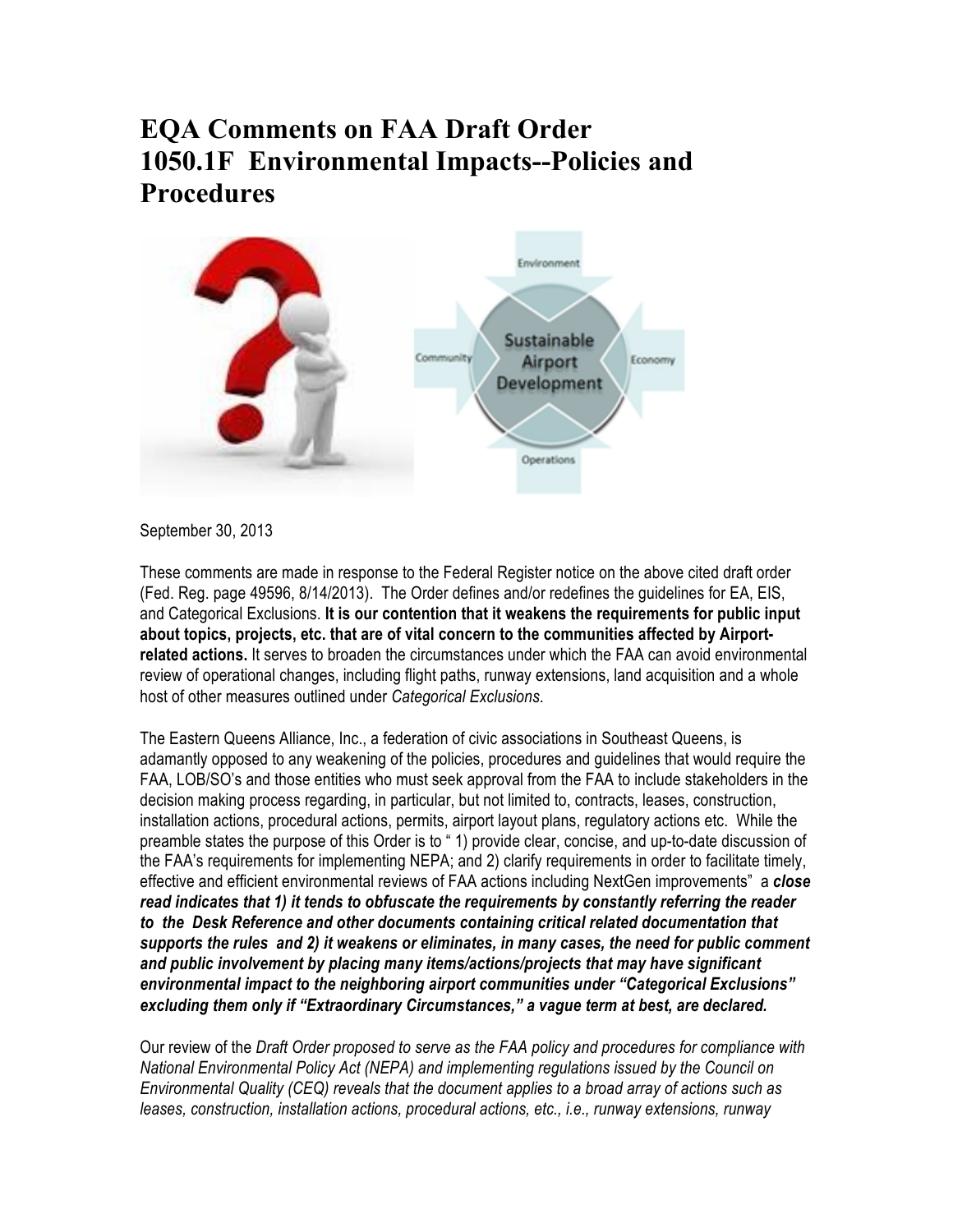*safety areas, airport layout plans, land acquisition, etc. These are some of the very topics that are very much of concern to the Eastern Queens Alliance, Inc. and the communities in Southeast Queens because they have, and in most cases, will have significant environmental effects, i.e. the proposed Runway Extension Project at JFK Airport and it's significant impact on the human and natural environment. Yet this draft order would place that project under the category of Categorical Exclusion and only " the responsible FAA official would determine " whether the proposed action falls within the scope of a CATEX. The sole opinion and decision of this one person would determine if extraordinary circumstances are factors or circumstances in which a normally categorically excluded action may have a significant environmental effect that then requires further analysis in an EA or an EIS. We are furthermore concerned about what seems to be rather vague language in what determines the definition of extraordinary circumstances. According to the Order, extraordinary circumstances exist when the proposed action poses:*

- *b. (1) to (12 )i.e., An adverse effect on cultural resources under National Historic Preservation Act; An impact on properties protected under Section 4(f), an impact on natural, ecological, or scenic resources of Federal, state, tribal, or local significance, etc.* **and,**
- *May have a significant effect*

But who defines "*an adverse effect*" or a "*significant effect*" if there is no requirement for public input, involvement or engagement? The Order appears to leave that determination up to the "Responsible Administrator". This results in important decisions being made by one person, who is making his/her determinations based on language that is vague or highly subject to interpretation. This is unacceptable to the Eastern Queens Alliance and its constituent communities.

In addition, the Order states that "preparation of an EA should involve the public to extent practicable". We ask: What does that mean? It states that "Scoping is not required for an EA;" We ask: Why? It also states that Circulation of a draft EA is not required, but is optional at the discretion of a responsible FAA official. In addition, public meetings or hearings are not required for an EA. **This language serves to eliminate the need for public consideration and involvement, and gives the FAA license to make unilateral decisions without consulting those upon whom they will be making major impacts.** For example, according to the language in this document, the proposed 4L/22R Runway Extension at JFK airport would have been approved without any obligation to inform or listen to the public unless the "Responsible FAA Administrator" determined that this project falls into the category of "extraordinary circumstances." In deed, we are deeply concerned about the statement on P 1-3 in this document that "the procedures in this Order apply to the fullest extent practicable to ongoing activities and environmental documents begun before the effect date." Since no final decisions have yet been issued on this project, it appears that the intent of this Order may be to avoid the need to consider the public concern about this and other similar projects.

New York City airports are in extremely close proximity to densely populated areas. This results in significant impacts to the human and natural environment by sometimes what the FAA might consider to be seemingly minor changes at the two major airports. We believe that those who live in the New York City, particularly in the Borough of Queens with JFK International Airport and LaGuardia, will be significantly impacted by many of the items listed under "Categorical Exclusions." Indeed, this Order seems to categorize the very actions that we are deeply concerned about under this CATEX. It is imperative that those who most assuredly will be impacted be involved in the decision-making process as important stakeholders regarding operational changes airports..